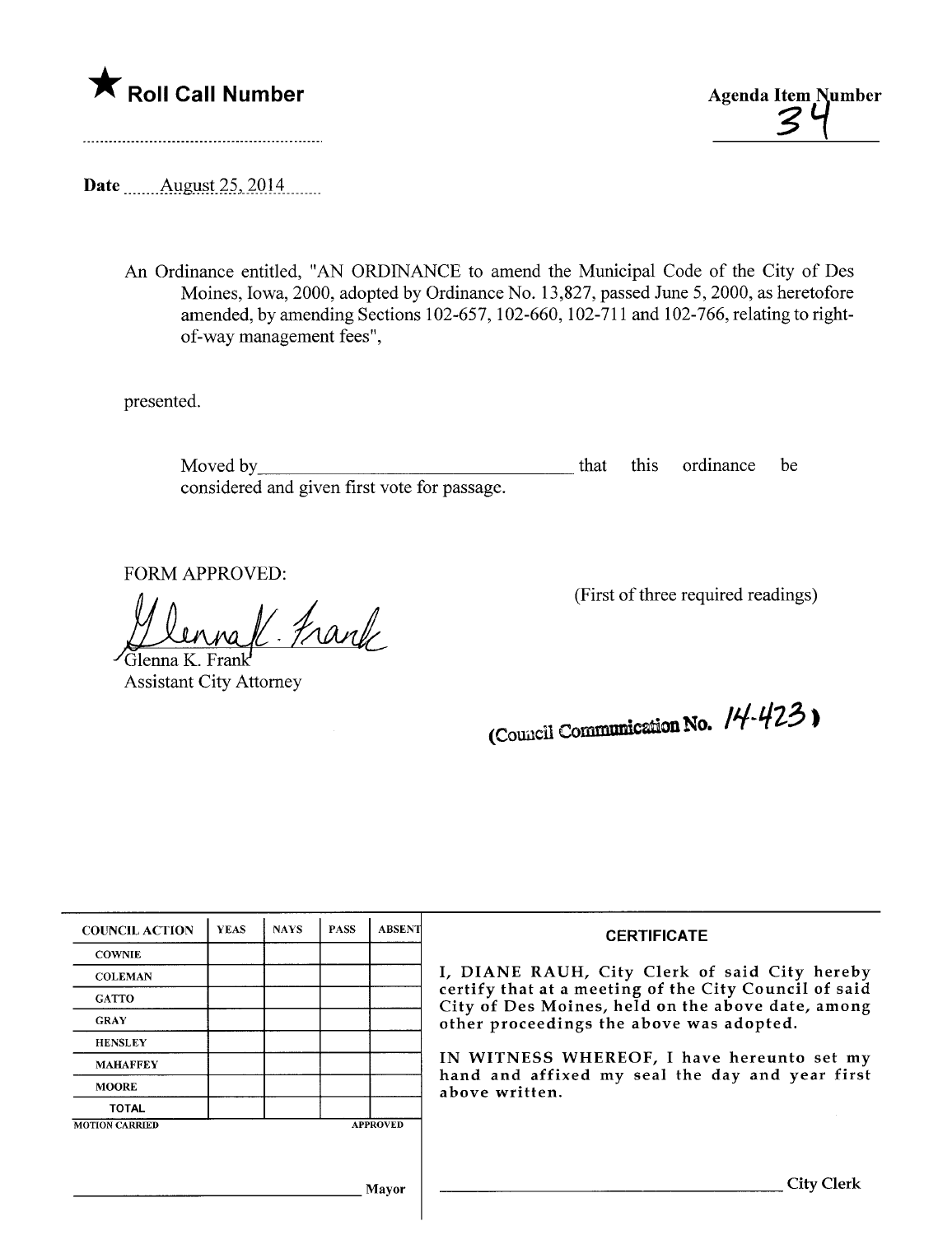# ORDINANCE NO.

### AN ORDINANCE to amend the Municipal Code of the City of Des Moines, Iowa, 2000, adopted by Ordinance No. 13,827, passed June 5, 2000, as heretofore amended, by amending Sections 102-657, 102-660, 102-711 and 102-766, relating to right-of-way management fees.

Be It Ordained by the City Council of the City of Des Moines, Iowa:

Section 1. That the Municipal Code of the City of Des Moines, Iowa, 2000, adopted by

Ordinance No. 13,827, passed June 5, 2000, as heretofore amended, is hereby amended by amending

Sections 102-657, 102-660, 102-711 and 102-766, relating to right-of-way management fees, as

follows:

#### Sec. 102-657. Definitions.

The definitions in this section apply to divisions 1 through 3 of this aricle. References to sections are, unless otherwise specified, references to sections in this Code. Defined terms remain defined terms whether or not capitalized in the text. The following words, terms and phrases, when used in divisions 1 through 3 of this article, shall have the meanings ascribed to them in this section, except where the context clearly indicates a different meaning:

Annual right-of-way management fee or annual management fee means the fee imposed on right-of-way users each year to recover right-of-way management program costs which will not be allocable to particular users of the right-of-way and which cannot be recovered through permit fees. . . . . . . . . . .

City cost or city cost component means the direct and indirect costs borne by the city for management administration-of public rights-of-way, including but not limited to pavement management, traffic management, risk management, financial management, cost recovery, recovery of revenue lost due to street occupancy, infrastructure oversight, budget analysis, recordkeeping, legal assistance, systems analysis, application processing and checking, issuing permits, inspecting job sites, creating and updating mapping systems, degradation costs, construction costs, operating costs, disruptive costs, and including other costs the city may incur in managing public rights-ofway and in performing all of the tasks required by this article.

City utilities or city enterprises means any city-owned and/or city-operated utility other than the city stormwater management utility.

. . . . . . . . . .

. . . . . . . . . .

**Disruptive cost or disruptive cost component** means the cost the city will incur that is reasonably related to the disruption or interruption of normal vehicular and/or pedestrian usage of the right-of-way.in managing the vehicular and/or pedestrian traffic which will be disrupted by the excavation and/or obstruction activities in the right-of-way, and may also include compensation to the city for loss of revenues, including but not limited to the loss of parking revenues due to loss of access to parking spaces or facilities.

. . . . . . . . . .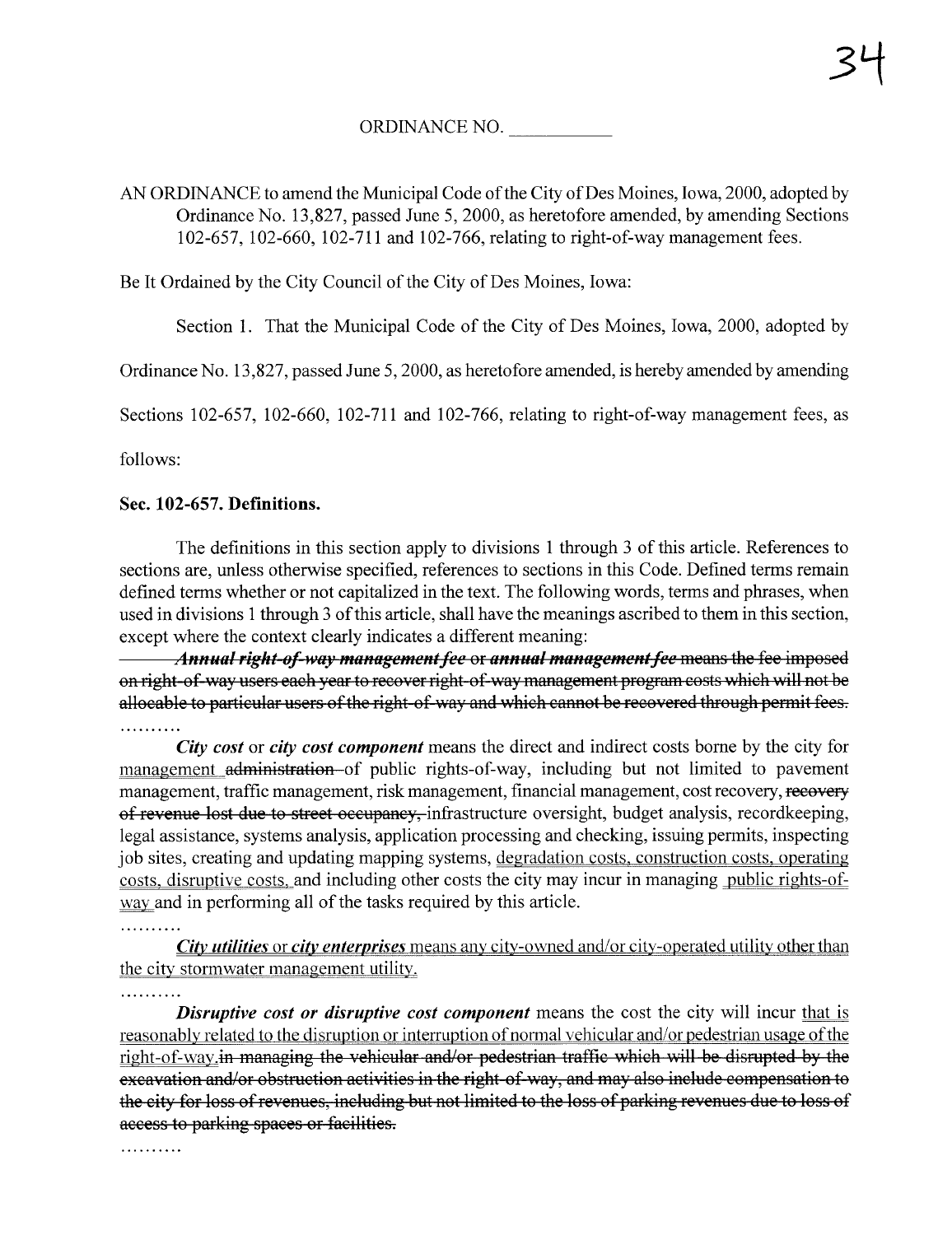License fee means right-of-way management fee.

. . . . . . . . . .

 $Right-of-way management fee$  or management fee or management fee (or annual right-of-way management fee or annual management fee) means the fee imposed on right-of-way users each year to recover reasonable costs incurred bv the citv in managing its right-of-way. which costs will not be allocable to particular users of the right-of-way, and which are not recovered through permit fees.

Unit or unit of equipment means utility equipment placed in the right-of-way at individual location(s) and that is not part of and/or is measured separately from a lineal-footage equipment svstem.

. . . . . . . . . .

. . . . . . . . . .

**Cross reference(s)--Definitions generally,**  $\S$  **1-2.** 

# Sec. 102-660. Persons subject to registration, permitting and licensing.

- (a) Each person who occupies, uses, or seeks to occupy or use the right-of-way or any equipment located in the right-of-way or who has or seeks to have equipment located in any right-ofway shall register with the department. All such registrations shall be filed with the city on or before the registration deadline established by the city council by resolution, notice of which deadline shall be published in advance thereof in a newspaper of general circulation in Polk County. No person may, after the registration deadline, construct, install, repair, remove, or relocate equipment located in any right-of-way or perform any other work on or use any equipment or any part thereof located in any right-of-way, without first being registered with the deparment. No person shall obstruct or excavate in any street right-of-way without obtaining appropriate permits as required by division 2 of this aricle.
- (b) No person shall construct a tree well in any right-of-way unless such tree well is shown in an approved site plan-and  $\alpha$  a permit for such has been obtained pursuant to division 2 of this article.
- (c) No person shall construct an irrigation system in any right-of-way unless a permit for such has been obtained pursuant to division 2 of this article.
- (d) No person shall plant a street tree or any ornamental plantings in the right-of-way unless either a permit for such has been obtained pursuant to chapter 122 of this Code or a garden lease has been obtained pursuant to chapter 74 of this Code. Persons constructing or maintaining tree wells or irrigation systems in the right-of-way or planting or maintaining street trees or ornamental plantings in the right-of-way shall not be deemed to use or occupy the right-of-way for purposes of this division and shall not be required to register such use.
- (e) A person having a franchise from the city for the provision of a utility service shall be required to register as provided in this division, and pay an annual management fee, obtain right-of-way permits and pay right-of-way permit fees to excavate in or obstruct the right-ofway as provided in division 2 of this article. However, if such franchise provides for the payment of a franchise fee, the franchisee shall not be required to pay such annual management fee or permit fees in addition to the franchise fee.
- (f) City utilities and enterprises and public utilities which occupy and use right-of-way. other than by easement, for the provision of municipal utility and enterprise services-city shall be required to register as provided in this division, and pay annual management fees. All city utilities and enterprises and public utilities which occupy and use right-or-way shall, obtain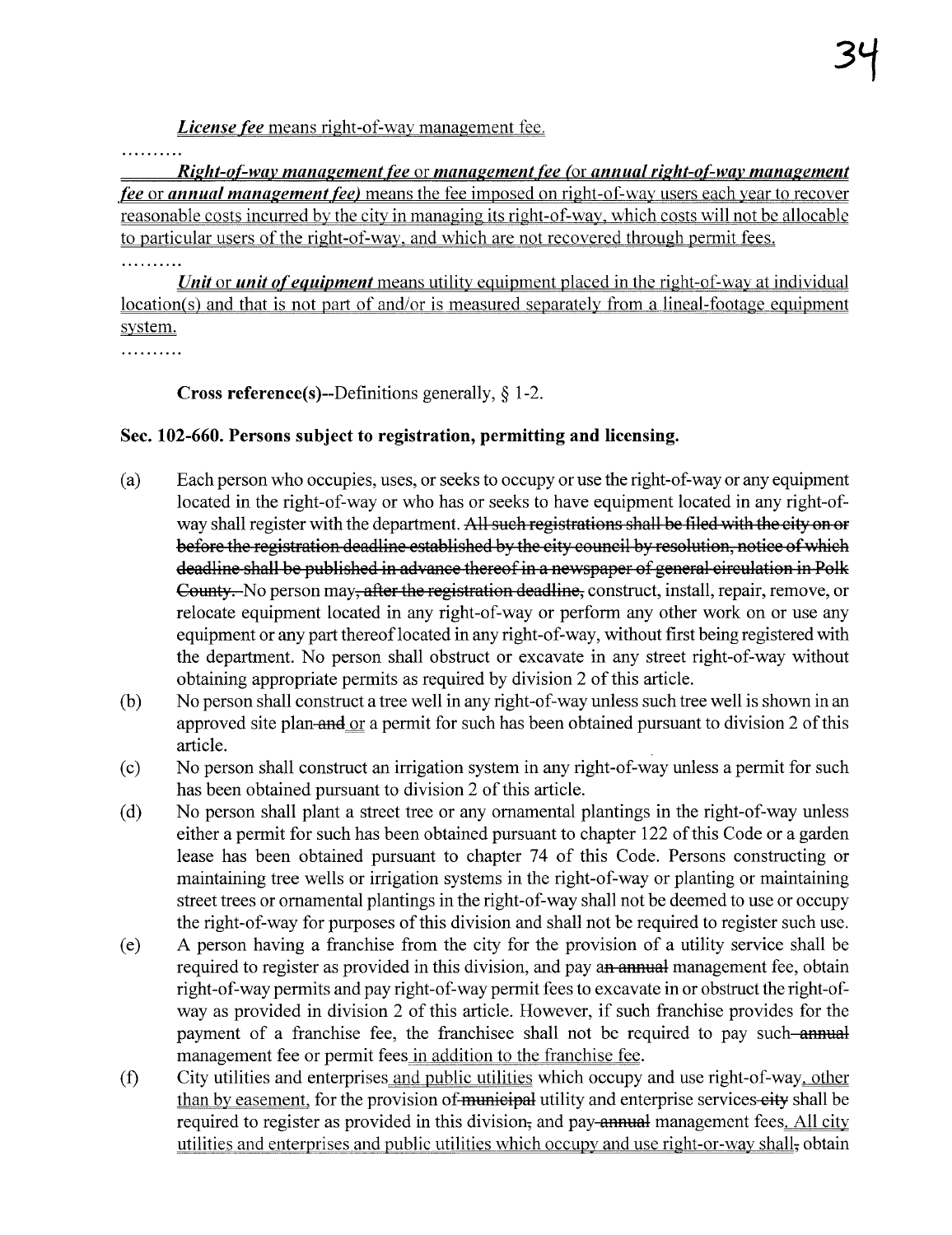right-of-way permits and pay right-of-way permit fees to excavate in or obstruct the right-ofway as provided in division 2 of this article. City wWork crews and-city contractors performing work in the right-of-way on behalf of the city and/or public utility shall be required to obtain right-of-way permits and pay right-of-way permit fees to excavate in or obstruct the right-of-way as provided in division 2 of this article.

(g) Governmental entities or agencies of the federal government, the state, or the county which occupy and use right-of-way for the provision of communications or utility services for governental purposes shall be required to comply with the registration requirements of this division, except the insurance and bonding requirements associated therewith. Such governmental entities and agencies shall be required to pay-annual management fees and obtain right-of-way permits and pay right-of-way permit fees to excavate in or obstruct the right-of-way as provided in division 2 of this article. Such governmental entities or agencies shall be exempt from the licensing requirements of division 3 of this aricle.

#### Sec. 102-711. Permit fees; management fees.

- 
- (d) Computation of disruptive cost component for permitting purposes. The disruptive cost is the cost the city will incur in managing the vehicular and/or pedestrian traffic which will be disrupted by permitted excavation and/or obstruction activities in the right-of-way. The city engineer shall determine the disruptive cost component of the fees for excavation and obstruction permits by using economic and accounting principles. Fees may vary from one location to another based on: the size of the area to be obstructed; the duration that the rightof-way or pars of it will be unavailable for public use and travel; the proximity of businesses and enterprises which rely in whole or in part on access by members of the public or the delivery of supplies or raw materials; the importance of the particular right-of-way to the traveling public; the use of the particular right-of-way for emergency vehicles and the availability of alternate routes; the traffic volumes carried by the paricular right-of-way; the amount of vehicular, bicycle, and pedestrian traffic that is reasonably likely to be disrupted thereby; the traffic control measures and activities which the city will have to undertake to appropriately manage the disruption of traffic, including maintenance of special traffic control signage or signals, and the provision of traffic control personnel; and the loss of revenues to the city, including but not limited to the loss of parking revenues due to loss of access to parking spaces or facilities.
- (i) Annual mManagement fee. On or before February January 1<sup>st</sup> of each year, all right-of-way users required to pay an annual management fee, as provided in section 102-660, shall make a detailed report to the city engineer on the right-of-way usage reporting form provided by the city for that purose, setting forth the amount of equipment that each such user has in city street rights-of-way, measured in equivalent lineal feet and/or on a per-unit basis, as applicable and as instructed on such form. In March of each year, the city engineer shall submit to the city council a right-of-way management program budget, showing the anticipated revenues from right-of-way permit fees in the next fiscal year, as well as the amount of non-allocable program costs which the city will incur, but which will not be allocable to particular users of the right-of-way and which cannot be recovered through permit fees as provided in this section. The city engineer shall also calculate and submit to the city council, as part of the budget for the right of way management program, an annual management fee to recover the non-allocable program costs. The annual management fee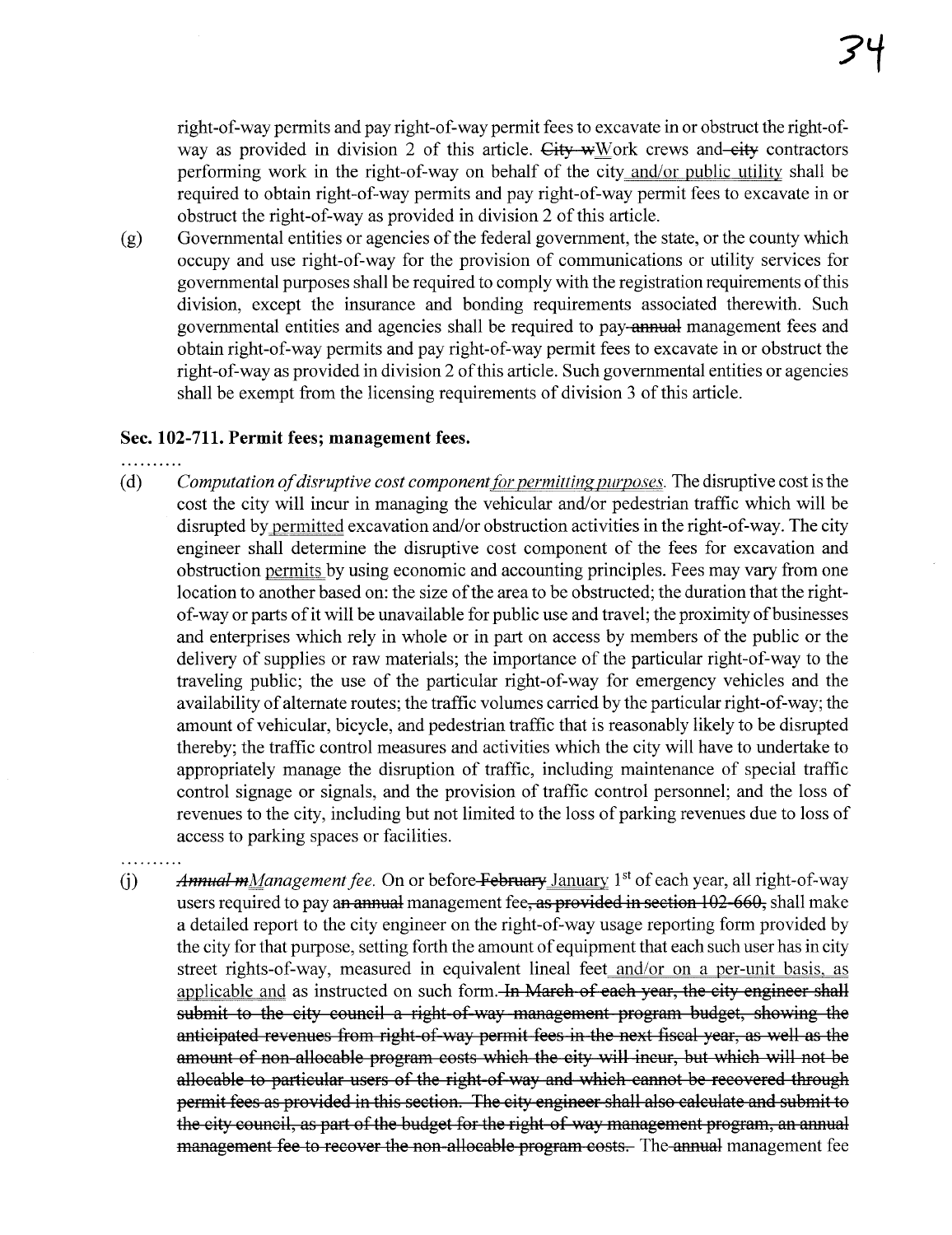shall be expressed in (i) cents per equivalent lineal foot of equipment to be charged to all users with more than one linear foot of equipment in city rights-of-way, and (ii) price per unit of equipment to be charged to all users with unit-based equipment in city rights-of-way. The **annual** management fee to be charged to each user shall be determined by multiplying that user's number of equivalent lineal feet of equipment in City right-of-way by the per equivalent lineal foot fee amount set forth in the approved-program budget schedule of management fees. and/or by multiplying that user's number of units of equipment in city right-of-way by the per-unit fee amount set forth in the approved schedule of management fees. The city engineer shall report and invoice the **annual** management fee so calculated to each right-of-way user on or before May 1st of each year and each user's annual management fee shall be due and payable within sixty  $(60)$  calendar days of the date on the invoice.  $\theta$ as of July 1st of the fiscal year succeeding the approval and calculation of the anual management fee as above provided. An annual management fee shall be calculated for franchisees which pay a franchise fee to the city, but such franchisees shall not be required to pay such annual management fee in addition to the franchise fee. Right-of-way users that are not required to pay a management fee include permittees; franchisees; public utilities operating within right-of-way by easement; and the city's stormwater management utility whose equipment constitutes part of the right-of-way infrastructure.

- (k) Engineer's authority to waive the anual usage reporting requirement for ROW users; engineer's authority to estimate equivalent lineal footage and/or number of units of nonreporting user; penalty for under-reporting right-of-way usage. For any year as to which the city engineer determines that the relative change in right-of-way usage by all right-of-way users is insufficient to materially affect the calculation of the annual management fee as to individual users, the city engineer may waive such anual reporting requirement as set forth in subparagraph (i) above and may utilize the usage reported by right-of-way users for the most recent prior year in which all users were required to report. Such waiver shall be reported to all right-of-way users in lieu of sending a right-of-way usage reporting form to such users. As to any year in which right-of-way usage reporting is not so waived, the failure ofthe city engineer to send a right-of-way usage reporting form to a right-of-way user shall not excuse such user from the requirement of making such report as herein required. As to any right-of-way user who fails to complete or return a right-of-way usage reporting form as herein required by the February January  $1<sup>st</sup>$  deadline, the city engineer is authorized to calculate the equivalent lineal feet of equipment and/or number of units of equipment, as applicable, that such user has in city street right-of-way upon such basis as the city engineer determines is fair and rational, and to utilize the number of equivalent lineal feet and/or number of units, as applicable, so determined in the calculation of such user's annual management fee. The city engineer is further authorized to verify reported right-of-way usage by right-of-way users by any means the city engineer determines to be fair and rationaL. As to those right-of-way users who under-report by more than 5% their equivalent lineal feet and/or number of units of equipmentof right-of-way usage, within city right-of-way, the city engineer is authorized to recalculate such usage and such user's **annual** management fee, and such users shall be required to immediately pay any balance in charges owing, with interest thereon at the rate of 7% per annum, since the due date of the annual management fee for such user.
- (1) Fees accumulated in separate fund. All fees collected under this article and division 1 ofthis article, with the exception of that portion of such fees attributable to indirect costs incured by the city for administrative services, shall be accumulated in a separate fund for the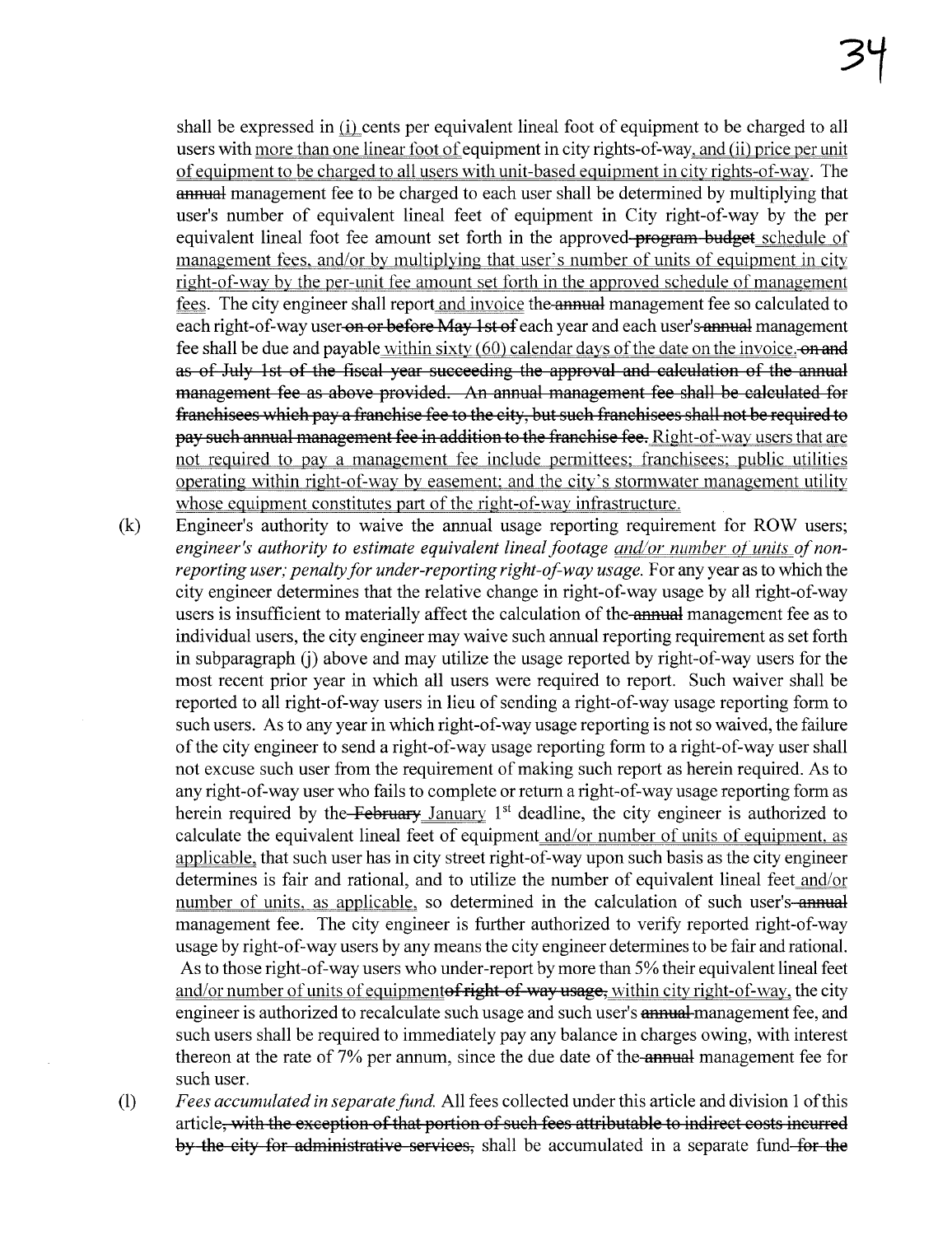exclusive purpose of administering and maintaining the city's right-of-way infrastructure and **associated appurtenances** and may be used or distributed from said fund for any purpose at the city's discretion, including but not limited to reimbursement and/or payment of the city's administrative costs of the right-of-way management program, capital improvement projects or debt service payments associated with right-of-way maintenance and improvements, and other direct and indirect costs incurred by the city in managing the right-of-way. As to any franchisee which pays a franchise fee to the city, the amount of the annual right-of-way management fee calculated for that franchisee by the city engineer shall be deducted from the franchise fee paid each year by the franchisee and shall be accumulated in the separate fund provided for in this paragraph.

- 
- (n) Schedule of fees.
	- $(1)$  The permit fees to be paid in each instance shall be determined by the city engineer by reference to a schedule of permit fees, which shall be developed in conformance with the requirements of I.C. ch. 480A, shall be updated as needed prior to each construction season, and shall be approved by the city council by resolution.
	- $(2)$  The management fees to be paid in each instance shall be determined by the city engineer by reference to a schedule of management fees, which shall be developed in conformance with the requirements of I.C. ch. 480A, shall be updated as needed based on city engineer review of all costs incurred bv the city in the management of right-of-way, but not less than once every five (5) calendar years, and shall be approved by the city council by resolution.

## Sec. 102-766. Compensation required; franchise and management, lieense and lease fees.

- (a) No franchise or lease for use of public right-of-way shall be granted, and no license for the use of public right-of-way shall be issued without requiring the grantee or licensee thereofto compensate the city for such use by payment of a reasonable and competitively neutral fee.
- $(b)$  All-**new** franchises granted by the city shall require the franchisee to pay an annual franchise fee. The franchise fee shall be provided for in the franchise ordinance.
- (c) A. license fee shall, to the extent allowed by the constitution and laws of the state, be assessed on all new licenses for use or occupancy of the right-of-way upon and after the city council's approval by resolution of a schedule of license fees for use of city rights of way. The schedule of fees for use of city rights of way shall reflect the diminution in the functional utility of the right of way for use by the city and shall be based upon such factors as the value or rental value of private property abutting the right of way to be used and the licensee's avoided cost in using the city right-of-way as opposed to establishing a private right-of-way for the licensed use upon abutting private property. The schedule of fees for use of city rights-of-way shall establish such fees in terms of per-linear-foot charges for the right-of-way used, and assuming a use width of not more than ten feet, with the schedule reflecting the per-foot value of such right-of-way in identified segments of the city. All licenses granted by the city shall require the licensee to pay a right-of-way management fee. The management fee shall be calculated as provided for in the schedule of management fees developed and approved in accordance with section 102-711 of this article.
- $(d)$   $\cdots$  A lease fee shall be assessed on all new leases for use or occupancy of the right of way. The lease fee shall in each instance be established and provided for in the lease approved by the city counciL.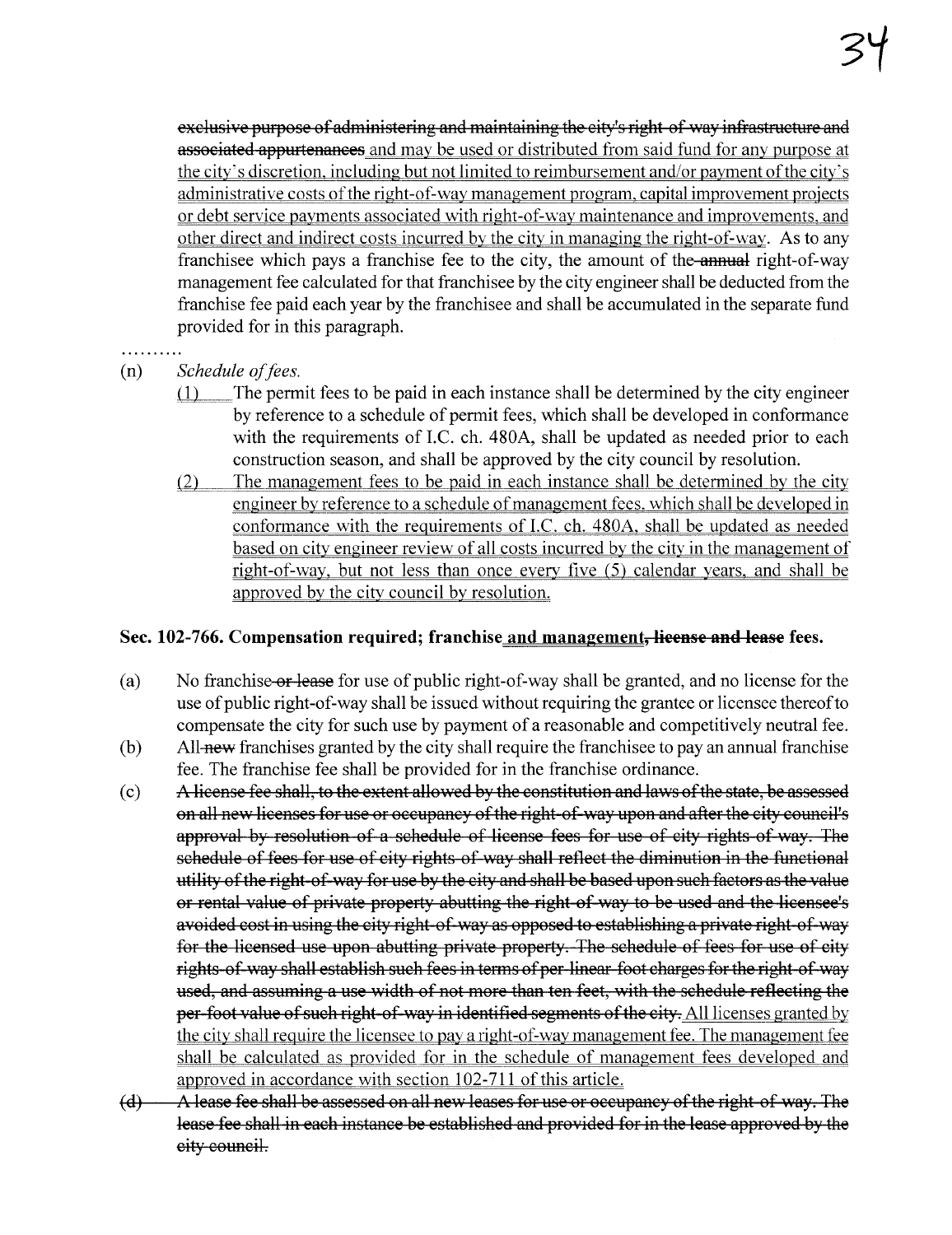- (ed) In addition to being required to pay franchise and management, license, or lease fees, franchisees, and licensees, and lessees may, to the extent allowed by I.C. § 480A.l et seq., be required to provide in-kind services as compensation for such use, including but not limited  $to \div$ 
	- (1) The installation by the franchisee, licensee, or lessee of city equipment in the trenches excavated by or in the duct banks constructed by the franchisee, licensee, or lessee; and/or
	- (2) "A..flccess to such trenches or ducts so that the city can install its equipment therein.
- Franchisees, and licensees, and lessees who provide such services as utility services, as defined in this article, may, to the extent allowed by I.C. § 480A.l et seq., also be required to provide access at no cost to the services provided by the franchisee, or licensee, or lessee at a location to be designated by the city, or the equivalent value of the service to be provided at such location.
- $(f<sub>e</sub>)$  Franchise, and license, and lease management fees shall be paid at the city treasurer's office. The acceptance of any such fee payment by the city shall not be construed as an acknowledgment that the amount paid is the correct amount due, nor shall such acceptance of payment be construed as a release of any claim which the city may have for additional sums due and payable. Franchisees and licensees shall, within 90 days of the date of a written request from the city engineer, close of the license or fiscal year, as the case may be, provide the city with an annual audit of the fees paid to the city during the reporting period indicating that the fee paid the city during that period is equal to the franchise or license management fee due for such period. If such audit results in a determination that an additional amount of franchise or license management fee is owing to the city for the prior year, such additional amount shall be due and payable immediately, together with interest at the rate of ten percent per year calculated from the due dates for the franchise or license management fee payments in question. The city manager may waive the audit requirement when he or she determines that the license management or franchise fee amount owing to the city is too minimal to justify audit.
- $(gf)$  The licensee or lessee shall pay interest at the rate of ten percent per year on any overdue license or lease management fee calculated from the due date of the fee.
- (hg) Nothing in this division shall be construed to limit the liability of a franchise  $\epsilon_5$  or licensee, or lessee for all applicable federal, state and local taxes.
- $(ih)$  Nothing in this division shall be construed to prevent the city council from exercising the right of the city to change the amount of any of the fees required by this division.

Section 2. This ordinance shall be in full force and effect as of January  $1,2015$ .

FORM APPROVED:

Ilenna K. Frank

Assistant City Attorney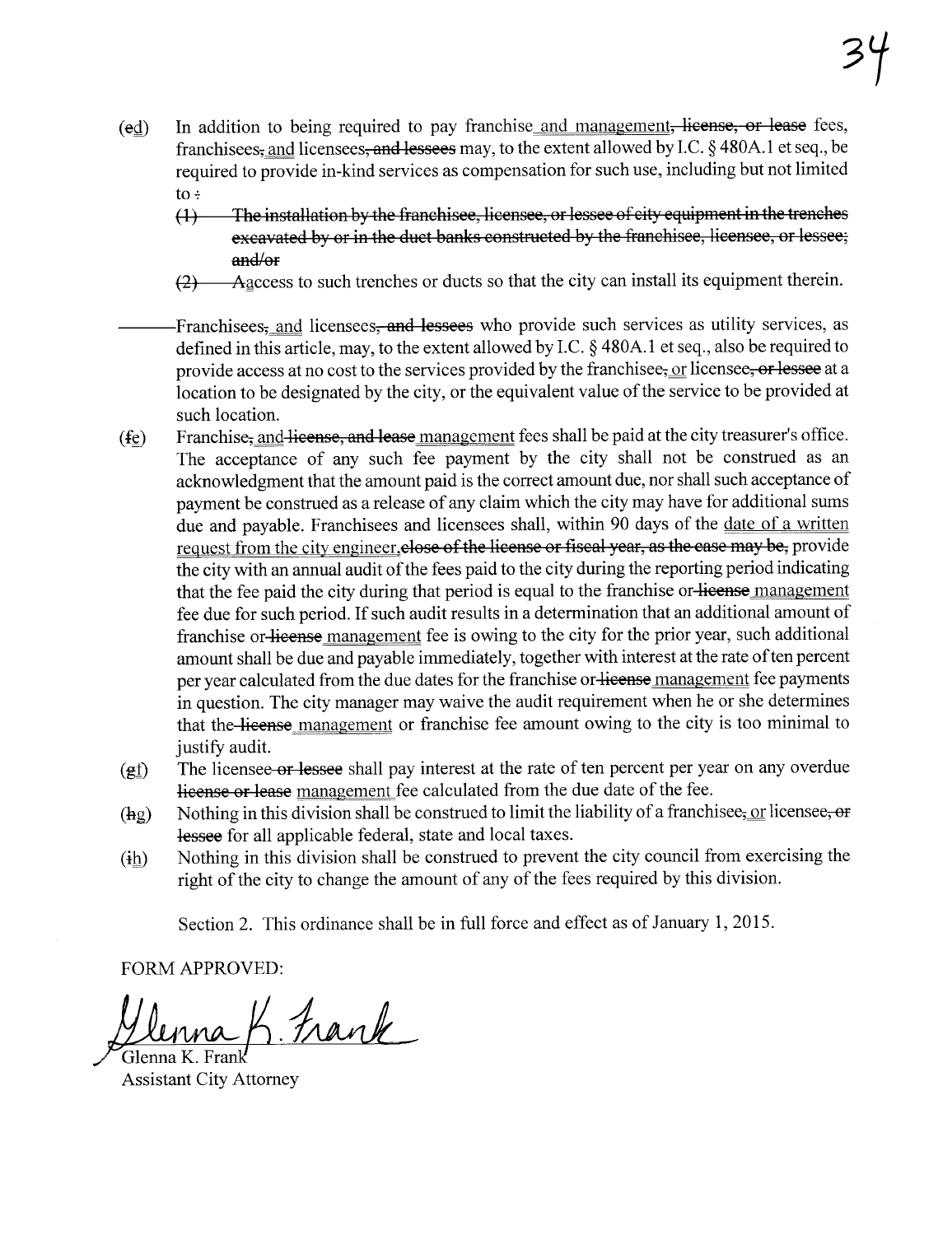Timothy S. White Vice President/General Manager, Iowa 925 High Street Des Moines, Iowa Tim. White@centurylink.com (0) 515.286.6606



 $\mathcal{Y}$ 

August 13, 2014

Sent via U.S. Mail and Email Larry Hulse, Interim City Manager Office of City Manager City Hall 400 Robert D. Ray Drive Des Moines, IA 50309

Re: City of Des Moines Draft Ordinance and Revised Public Rights-of-Way Fee

Dear Mr. Hulse:

On behalf of CenturyLink, I respectfully request that the City of Des Moines postpone further action on changes to its Municipal Code and fees for use of the public rights-of-way. The proposed changes to the Municipal Code are sweeping and the fees will be costly not only to users of the public right of way, but also to customers within the City. The proposed fees and other provisions require further consideration by all affected utilities prior to action by the Des Moines City Council, currently scheduled for August 25, 2014.

CenturyLink was first alerted to a proposed nearly 20-fold increase in fees our company would pay the City in a letter from your office dated July 16, 2014. We received from the City, on July 29, 2014, a copy of the cost study that the City claims supports its increase in fees.

After initial review of the cost study and draft ordinance, as well as participating in the informational meeting on August 4,2014, CenturyLink still has numerous concerns and questions. We look forward to having a continued discussion with City staff at a meeting scheduled for August 19.

The City's proposed fees would considerably alter, and could effectively prohibit, our ability to deploy new and advanced services in the City. CenturyLink and its predecessor companies, Qwest, US WEST and Northwestern Bell have invested in Des Moines and served its' constituents for over one hundred years. CenturyLink and other affected utilities should be afforded the opportunity to provide more meaningful input to the City to determine if the current fee structure is flawed.

We respectfully request that the City delay further consideration of these issues so that technical workshops and additional public hearings can be held. The current proposal is extremely detrimental to our continued investment within the City, specifically deployment of new technologies which directly impact economic development, job growth, education and quality of life.

Sincerely, with, education of the street of the street of the Timothy S. White

cc: Michael Sadler, CenturyLink, Director State Regulatory and Legislative Affairs Eric J. Schwalb, Esq., CenturyLink, Senior Corporate Counsel Jennifer Dakovich, Principal Traffic Engineer, City of Des Moines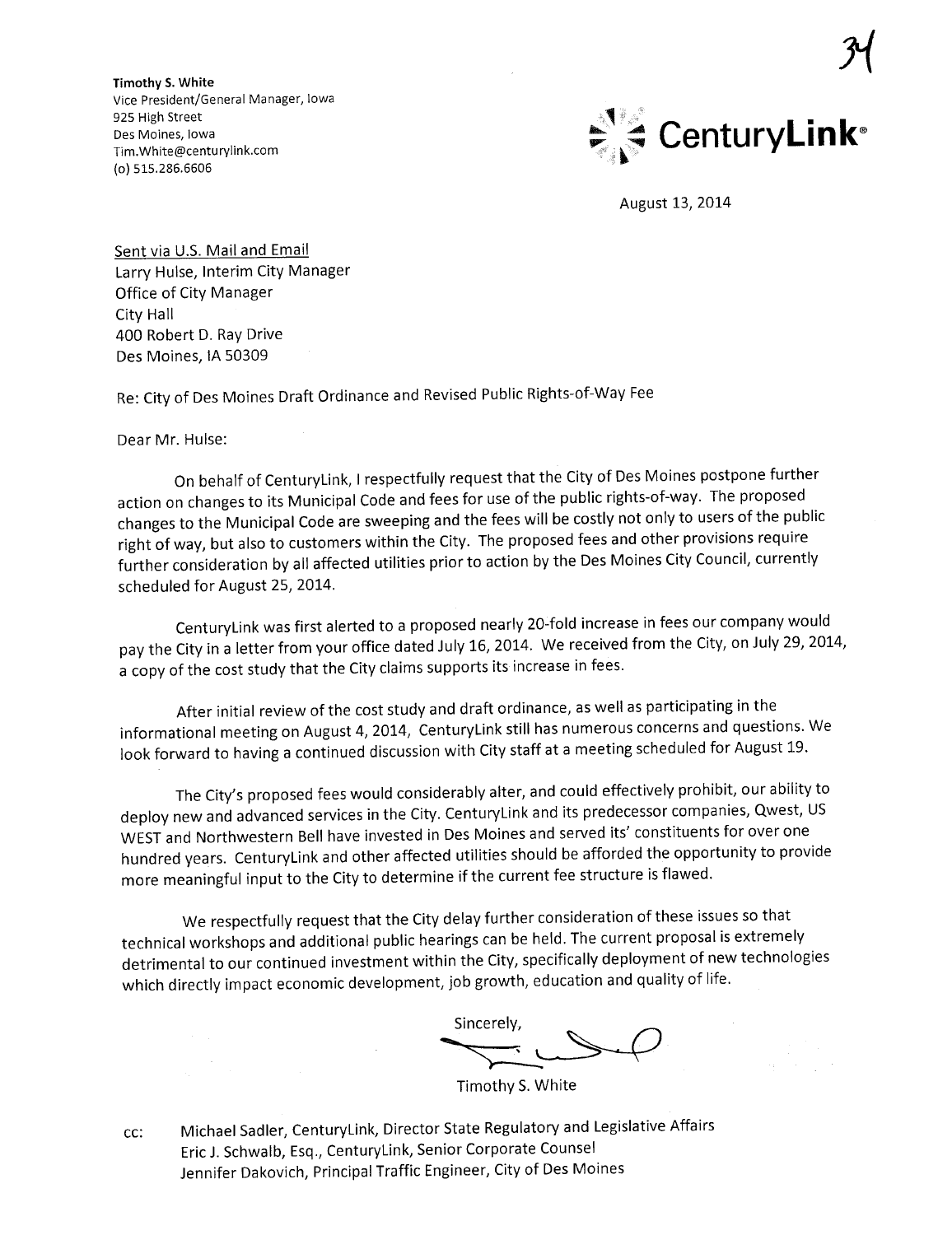

### Comment Form Proposed Changes to City of Des Moines Right-of-Way Program

Name: Stacy M. Light, Manager-OSP Engineering/Franchises & ROWs

Companies: Windstream Communications, Inc. and McLeod USA Telecommunications Services, LLC

Phone: 501-748-7538

E-mail: stacy.m.light@windstream.com

#### Comments/Questions:

All comments/questions are made on behalf of both Windstream Communications, Inc. ("Windstream") and McLeodUSA Telecommunications, Inc. ("McLeod").

Windstream and McLeod both respectfully request that the City of Des Moines postpone its reading of the proposed Right-of-Way Ordinance/Program scheduled for August 25,2014. Although Windstream has obtained a copy of the study, there has not been sufficient time to review the proposed changes in detaiL. Without an opportunity to review the proposed changes and the supporting cost study in more detail, Windstream and McLeod do not feel that they can make informed and appropriate comments to the City of Des Moines.

The financial impact of the proposed Ordinance on Windstream and McLeod as well as many other users of the City's right-of-way is significant and needs to be studied in more detail by those affected. It would be in the interests of all parties for the City to postpone its consideration of the proposed Rightof-Way Ordinance.

Form may be e-mailed to jldakovich@dmgov.org or mailed to: Jennifer Dakovich

City of Des Moines 400 Robert D. Ray Dr. Des Moines, IA 50313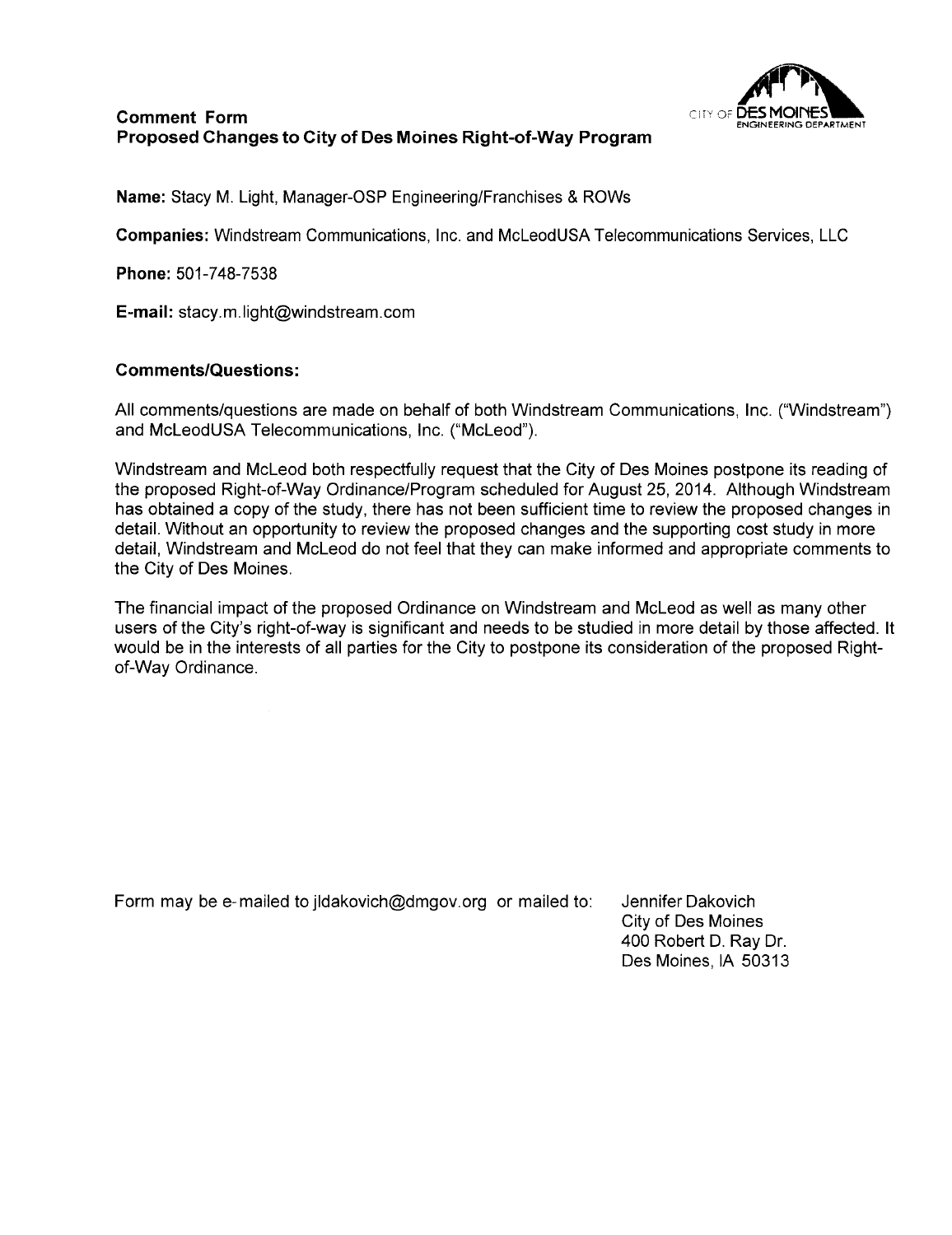August 13th, 2014

Mr. Larry Hulse Interim City Manager City of Des Moines

RE: Response to your letter dated July 16<sup>th</sup>, 2014: Proposed Changes to Current Right-of-Way Management Program.

Dear Mr. Hulse,

My name is David Marley, Operations Manager here at the Iowa Communications Network (ICN). Kent Freise is our Outside Plant coordinator reporting to me. He and I discussed your recent letter and we wanted to respond with some concerns to your proposal of some changes in the Metronet ROW fee structure. First, I've noted a little history on our understanding of how the Metronet partnership came to be.

Starting in 1987, the City of Des Moines, the Des Moines Independent School District and the Communications Division of the State of Iowa General Services (later reorganized as the ICN) have worked together to develop and deploy a shared fiber optic network commonly referred to as the Des Moines Metronet. The intent of the organization was to save the taxpayer resources by eliminating duplication of effort, minimizing engineering costs and locating costs, and Right of Way impact.

As a result of this early cooperation, the City of Des Moines and the Des Moines Metronet were "grand fathered" into the legislation authorizing the creation of the Iowa Communications Network. Des Moines is the only city to which the ICN can provide telecommunications services which has translated into ongoing cost savings for the city. The cost of leasing the original Des Moines Schools fiber network was absorbed under the ICN Part III legislation.

After the floods of 1993, the City of Des Moines, the Des Moines ISO and the ICN formalized this sharing agreement.

The Metronet fiber generally consists of 48 fibers, and is usually configured in one of 4 combinations:

- 1. A hybrid fiber sheath consisting of 12 multimode strands and 36 single mode strands, or
- 2. Two fiber sheaths; one of multimode (12 or 24 strands) and the other single mode (36 or 72 strands) or
- 3. Two fiber sheaths, both single mode, one consisting of 12 strands and the other 36 strands or
- 4. One fiber sheath consisting of 48 strands of single mode fiber

This fiber is owned by the City of Des Moines and shared among the members of the Metronet. Generally the multimode sheath/fibers or the stand-alone 12 strand single mode is used by Traffic and Transportation to control traffic signals and support cameras. The 36 strand single mode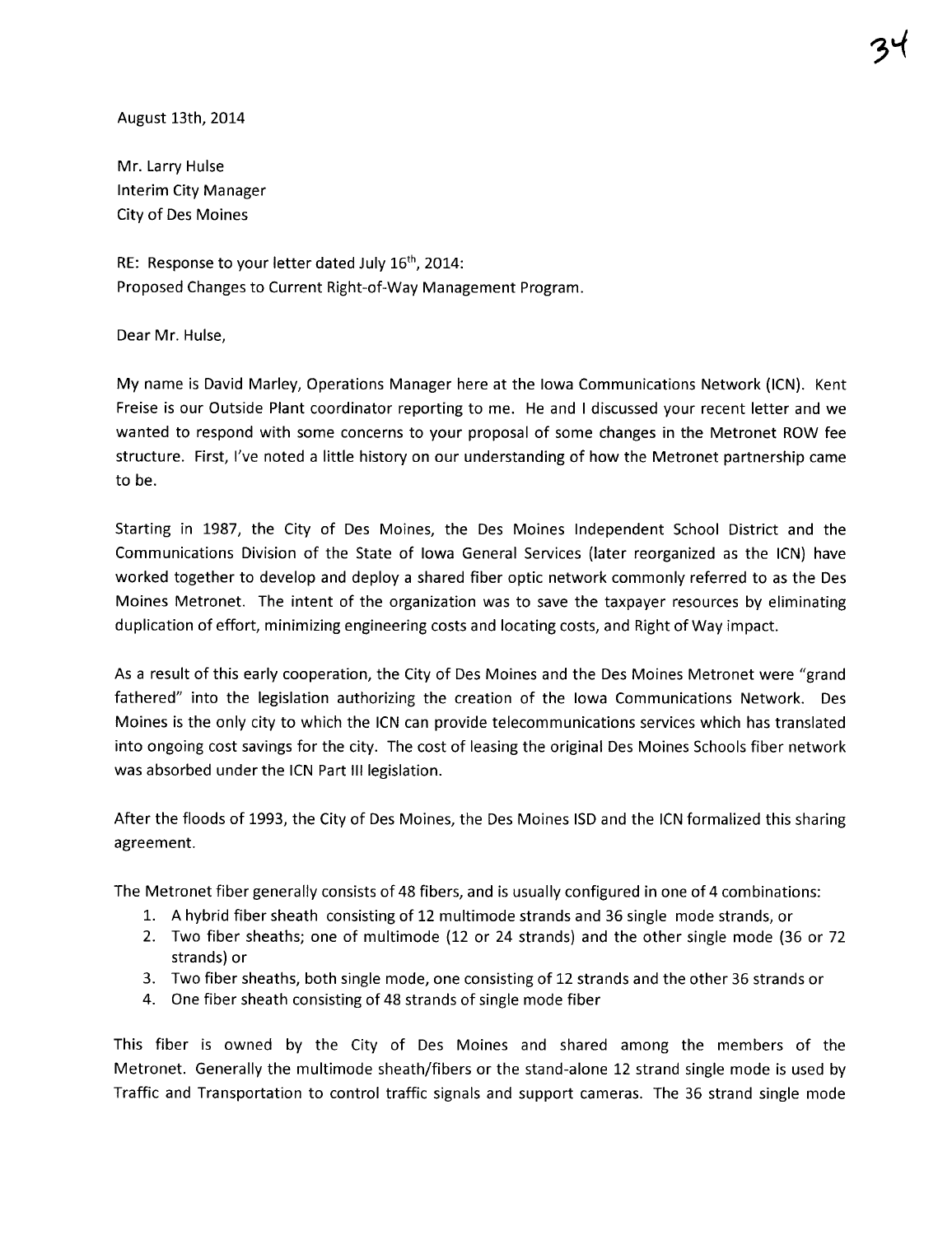fibers are shared use in that Des Moines IT uses the first 12 fibers to connect and serve the various city offices, the Des Moines ISD uses the second 12 fibers to interconnect and serve the city schools and the ICN uses the last 12 fibers to connect and serve State and Federal entities in the Des Moines area.

Using the ICN's GIS records, we have determined the following:

- . The ICN has 29,581' of fiber on State of Iowa Property (the Capitol Complex and in the tunnels between the State buildings) and
- . 26,601' of fiber in the ROW of the City of Des Moines.

There are 441,852 feet of Metronet fiber per our records.

In exchange for access to the Metronet fiber, the ICN has borne the burden of locating any fiber sheath in which the ICN has an active (lit) fiber and paying the annual ROW fee to the City of Des Moines.

In calendar year 2013:

Based upon the City's calculation of 310,785 Linear Equivalent Feet of ROW usage, the ICN is expecting to pay \$4,661.78 for ROW usage.

There were 8,111 locates requested of the ICN in the city of Des Moines. "One Call" bills the organization that registers the utility \$0.90 each utility locate requested. The ICN paid "One Call" a total of \$7,299.90 in calendar year 2013.

Of these 8,111 locates requested, the ICN dispatched a locator 3,384 times at a cost of \$46.58 per dispatch for a total of \$157,626.72

The total ICN cost for locates within the city of Des Moines during calendar year 2013 was \$164,926.62. Adding the City ROW fee of \$4,661.78 brings the ICN annual total cost of being a member of Metronet to \$169,588.40. All things being equal, if the ROW fee is eventually raised to \$.15 per linear foot, this amount will increase to \$211,544.37.

This does not include the cost for ICN personnel to manage temporary repairs of disrupted connections, maintain fiber assignments and splice documentation so that each entity knows which fibers are available or in use, and engineer the solutions for re-Iocates or the frozen fiber conduit issues.

In conclusion, the ICN understands there are costs involved in managing the city rights of way. We just want to point out that the ICN is also incurring costs and not currently charging a large portion of these back to the city as this has always been a partnership. We are more than willing to talk about cost sharing, but the maintenance costs should be considered in the overall picture.

Thanks in advance for your consideration.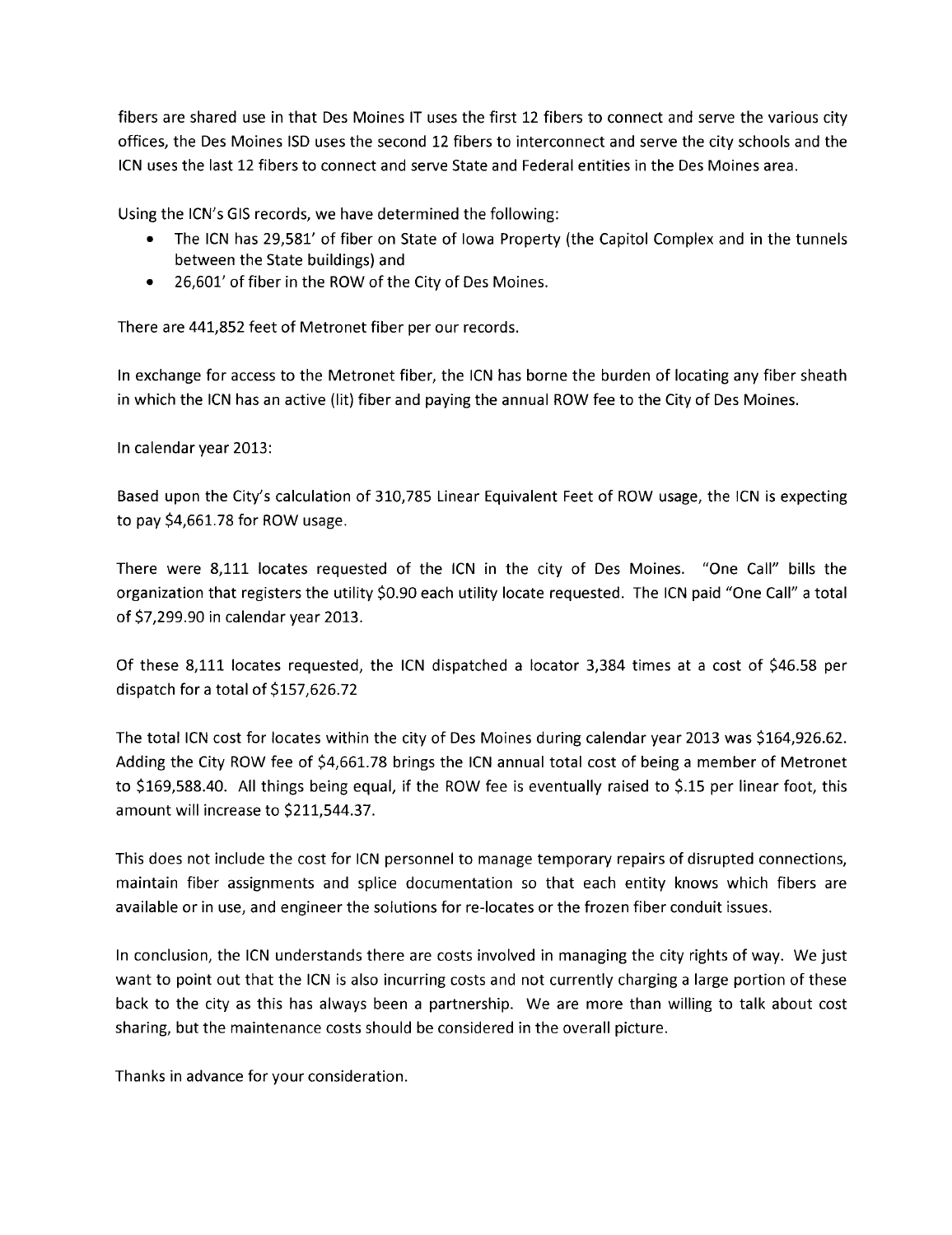Sincerely,

David Marley Operations Manager-ICN 515-725-4670 david.marley@iowa.gov

cc: Kent Freise-ICN Jennifer L. McCoy-City of DSM Jennifer Dakovich-City of DSM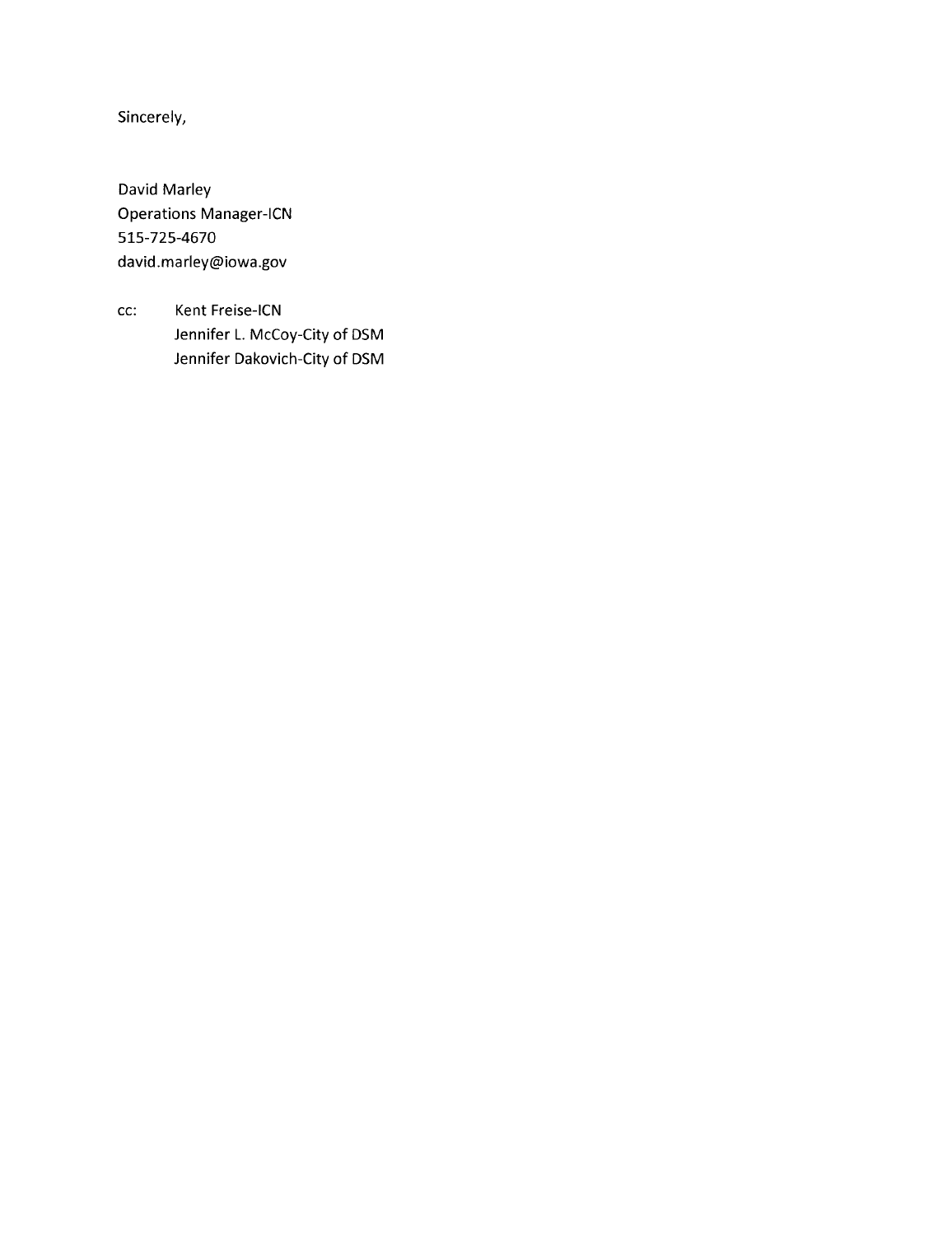Board of Water Works Trustees



2201 George Flagg Parkway | Des Moines, Iowa 50321 | (515) 283-8700 | www.dmww.com

August 14, 2014

400 Robert D. Ray Drive Des Moines, IA 50309



Mr. Jeb Brewer, PE Des Moines City Engineer Des Moines City Hall





Subject: DMWW's Objection to Proposed Changes to the Right-of-Way Management Program

Dear Jeb:

I am writing to express DMWW's opposition to the proposed Right-of-Way (ROW) Management Program changes. Des Moines Water Works has reviewed the Right-of-Way Management Cost Study and the proposed implementation plan. Based on our review, we believe the proposed fees are excessive and are based on costs that are not appropriately funded through the Rightof-Way Management Program.

DMWW does agree with the City that the ROW must be managed, management is the City's responsibilty, and there are costs associated with this management. The fees in the proposed program are not, however, an accurate representation of these costs and represent a serious departure from the approach used by the City in its ROW cost allocation to date. In short, the fees in the proposed program are a penalty for utilities using the ROW rather than an allocation of actual cost of use. DMWW believes the ROW exists to accommodate infrastructure used by the public. Municipal utilities such as water are part of the public infrastructure, not a tenant to be charged captive rent within the ROW, and as such should not be subject to fees based solely on their existence and operation within the ROW.

While DMWW has accepted some negotiated payment for ROW use in the past, we request a rule of reason not shown in the City's current proposal and request that the "flowing components" be eliminated from the cost calculation as we believe them to be inconsistent with the legitimate purpose of funding the Right-of-Way Management Program, including:

- . Degradation Costs
- . Right-of-Way Construction Costs
- . Disruption Costs
- . Lost Value of Trees